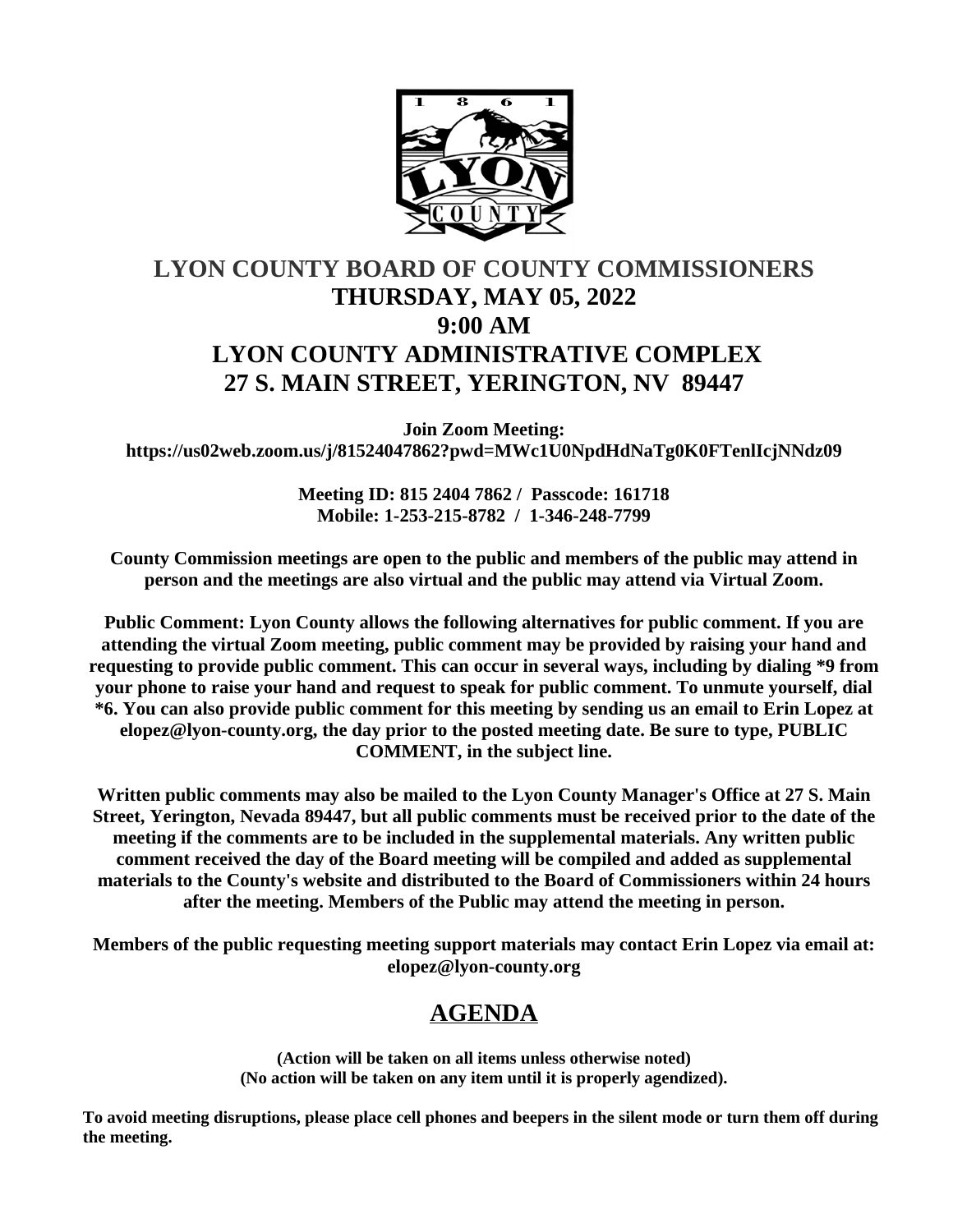**The Board reserves the right to take items in a different order to accomplish business in the most efficient manner. Items may be combined for consideration and items may be pulled or removed from the agenda at anytime.**

**Restrictions on comments by the general public: Any such restrictions must be reasonable and may restrict the time, place and manner of the comments, but may not restrict comments based upon viewpoint.**

 **BOARD OF COMMISSIONERS CONVENING AS OTHER BOARDS** - *Members of the Board of County Commissioners also serve as the Liquor Board, Central Lyon Vector Control District Board, Mason Valley Mosquito Abatement District Board, Walker River Weed Control District Board, Willowcreek General Improvement District Board, the Silver Springs General Improvement District Board, and during this meeting may convene as any of those boards as indicated on this or a separately posted agenda.*

## **NOTE: THIS MEETING MAY BREAK BETWEEN 11:30 - 1:30 FOR LUNCH**

## **1. Roll Call**

#### **2. Invocation given by Mitch Forster of the Mason Valley Southern Baptist**

#### **3. Pledge of Allegiance**

**4. Public Participation (no action will be taken on any item until it is properly agendized)** - *It is anticipated that public participation will be held at this time, though it may be returned to at any time during the agenda. Citizens wishing to speak during public participation are asked to state their name for the record and will be limited to 3 minutes. The Board will conduct public comment after discussion of each agenda action item, but before the Board takes any action. Afterwards, please print your name at the Clerk's desk.*

#### **5. For Possible Action: Review and adoption of agenda**

#### **6. Presentation of awards and/or recognition of accomplishments**

6.a. For Presentation Only: Recognize Louis Cariola, Lyon County Senior Planner, for passing the exam to become a Certified Floodplain Manager. [- Floodplain Certification](https://legistarweb-production.s3.amazonaws.com/uploads/attachment/pdf/1349811/Louis-Floodplain_Cert..pdf)

#### **7. Commissioners/County Manager reports**

7.a. Discussion and Presentation Only: Building a stronger team and improving Board and staff communications.

#### **8. Elected Official's reports**

8.a. For Report Only: Canal Township Justice Court Statistics. [- March, 2022 Statistics](https://legistarweb-production.s3.amazonaws.com/uploads/attachment/pdf/1334792/Statistics.pdf)

## **9. Appointed Official's reports**

## **10. Advisory Board reports**

 **CONSENT AGENDA (Action Will be Taken on All Items)** - *All matters listed under the consent agenda are considered routine, and may be acted upon by the Board of County Commissioners with one action, and*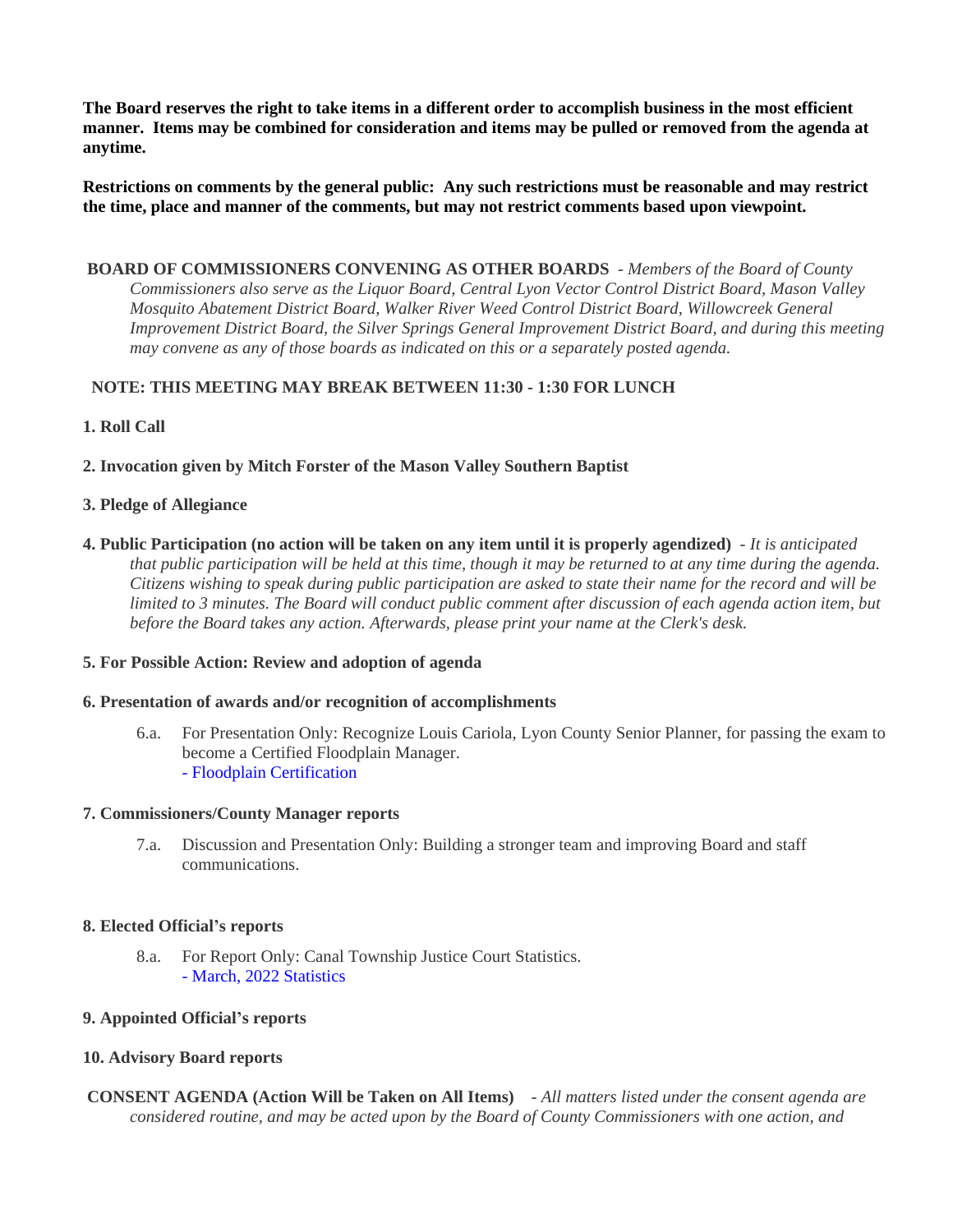*without an extensive hearing. Any member of the Board or any citizen may request that an item be taken from the consent agenda, discussed, and acted upon separately during this meeting.*

#### **11. For Possible Action: Approve County Commission Minutes**

- 11.a. For Possible Action: Approve the April 13, April 14, April 15, and April 21, 2022 minutes.
	- [04.13.22 Tentative Budget Minutes](https://legistarweb-production.s3.amazonaws.com/uploads/attachment/pdf/1351858/04.13.22_Tentative_Budget_Minutes-edited_SJ__1_.pdf)
	- [04.14.22 ARPA Funding](https://legistarweb-production.s3.amazonaws.com/uploads/attachment/pdf/1349766/04.14.22_comm_mtg_ARPA_Funding.pdf)
	- [04.15.22 Waste Franchise Protest](https://legistarweb-production.s3.amazonaws.com/uploads/attachment/pdf/1351850/04.15.22_comm_mtg_Watse_Franchise_Protest_Part_2.pdf)
	- [04.21.22 Regular Meeting](https://legistarweb-production.s3.amazonaws.com/uploads/attachment/pdf/1356229/04.21.22_comm_mtg.pdf)

## **12. Contracts**

- 12.a. For Possible Action: Approve a contract with Nevada Gunfighters for \$1,200 for entertainment services at the Fair & Rodeo.
	- [Nevada Gunfighters 2022 Contract](https://legistarweb-production.s3.amazonaws.com/uploads/attachment/pdf/1344679/Nevada_Gunfighters_2022_Contract.pdf)
- 12.b. For Possible Action: Approve contract with BB Enterprises in the amount of \$5,000 to provide entertainment services at the 2022 Lyon County Fair & Rodeo. [- BB Enterprises Inc Contract 2022](https://legistarweb-production.s3.amazonaws.com/uploads/attachment/pdf/1349019/BB_Enterprises_Inc_Contract_2022.pdf)

## **13. Grants**

13.a. For Possible Action: Accept an LSTA grant award from the Nevada State Library, Archives and Public Records in the amount of \$ 5,456 to start a new early literacy program at the Dayton Branch Library.

[- LSTA Grant Award from the Nevada State Library](https://legistarweb-production.s3.amazonaws.com/uploads/attachment/pdf/1324182/-_LSTA_2021_GIA.pdf)

## **14. Other Consent Items**

- 14.a. For Possible Action: Approve a Proposal for a Part Time Student Library Aide for Smith Valley Library in 2022-23 to be funded by the Friends of the Smith Valley Library. [- Library Aide Proposal](https://legistarweb-production.s3.amazonaws.com/uploads/attachment/pdf/1316168/-_Library_Aide_Proposal.pdf)
- 14.b. For Possible Action: Approve the Clerk/Treasurer's Affidavit to Commissioner's that the Clerk/Treasurer's Office mailed the property tax delinquency notices/tax due notices as required by Nevada law.
	- [Clerk/Treasurer's Affidavit to Commissioner's](https://legistarweb-production.s3.amazonaws.com/uploads/attachment/pdf/1346778/BOCCAFF.pdf)
- 14.c. For Possible Action: Approve conversion of prior Lyon County Sheriff's evidence items to County Property for disposal purposes and declare surplus.
	- [LCSO March 9, 2021 Conversion Letters](https://legistarweb-production.s3.amazonaws.com/uploads/attachment/pdf/1331385/March2021.pdf)
	- [LCSO March 30, 2021 Conversion Letters](https://legistarweb-production.s3.amazonaws.com/uploads/attachment/pdf/1331386/March22021.pdf)
	- [LCSO May 6, 2021 Conversion Letters](https://legistarweb-production.s3.amazonaws.com/uploads/attachment/pdf/1331387/May2021.pdf)
- 14.d. For Possible Action: Review and accept claims and financial reports.
	- [Cash Report 4-15-22](https://legistarweb-production.s3.amazonaws.com/uploads/attachment/pdf/1336872/Cash_Report_4-15-22.pdf)
	- [Claims Report 4-1-22 to 4-15-22](https://legistarweb-production.s3.amazonaws.com/uploads/attachment/pdf/1336871/Claims_Report_4-1-22_to_4-15-22.pdf)
- 14.e. For Possible Action: Review and accept travel claims.
	- [Travel Report 4-15-22](https://legistarweb-production.s3.amazonaws.com/uploads/attachment/pdf/1336879/Travel_Report_4-15-22.pdf)

## **\*\*END OF CONSENT AGENDA\*\***

## **PUBLIC HEARING ON PLANNING ITEMS** - *(ACTION WILL BE TAKEN ON ALL ITEMS)*

## **15. Planning**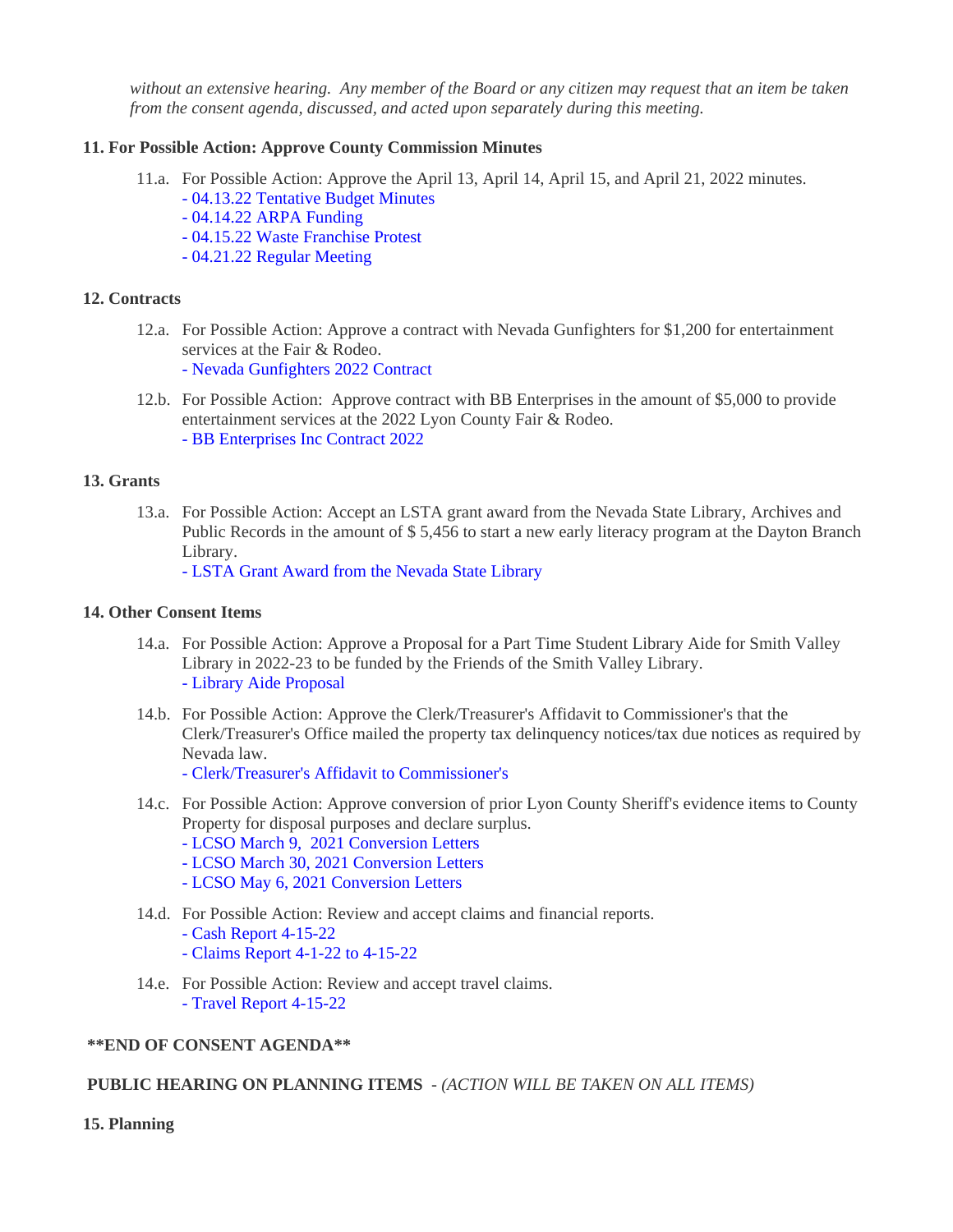- 15.a. For Possible Action: Ronald Wright Trust Amendment of a Condition of Approval A request to amend Conditions of Approval #22 and 23 of Dayton Valley Hanger Tentative Industrial Subdivision Map approved on March 4, 2021 that allowed for fourteen (14) individual airspace units within a hanger building on an approximately 2.5 acre parcel in the M-E zoning district located at 126 Lakes Boulevard, Dayton, NV (APN: 016-363-07) (PLZ-2020-0013). [- Staff Report](https://legistarweb-production.s3.amazonaws.com/uploads/attachment/pdf/1353173/Ronald_Wright-Amendment_to_Conditions_of_Approval_05.05.2022_BOC_Staff_Report_and_Backup.pdf)
- 15.b. For Possible Action: La Causa Development NV Tentative Subdivision Map Request by La Causa Development NV for a Tentative Subdivision Map to create thirty-two (32) single family residential dwelling units (townhomes) and seven (7) common areas parcels within a 4.38 acre portion with a 9.37 acre remainder parcel on a 13.75 acre parcel within the RMU (Residential Mixed Use) zoning district generally located between Halite Drive and Northgate Drive/Dayton Village Parkway, Dayton, NV (APN 029-761-01) PLZ-2022-128. [-Staff Report](https://legistarweb-production.s3.amazonaws.com/uploads/attachment/pdf/1349549/Gold_Counrty_Estates_Phase_5-BOC_05.05.2022_Staff_Report_and_Backup.pdf)

## **\*\*END OF PLANNING APPLICATIONS\*\***

## **REGULAR AGENDA** - *(Action will be taken on all items unless otherwise noted)*

#### **16. County Manager**

- 16.a. For Possible Action: Approve a resolution in support of the Nevada wildfire awareness, and the Lyon County Board of County Commissioners proclaim the period of May – October 2022 as the Nevada Wildfire Awareness Campaign and this year's banner theme is: "Battle Born. Wildfire Ready." [- Resolution of Nevada Wildfire Awareness](https://legistarweb-production.s3.amazonaws.com/uploads/attachment/pdf/1308808/2022_NWAC_Lyon_County_ProclamationTemplate__1_.pdf)
- 16.b. For Possible Action: Adopt a resolution declaring May as "Motorcycle Safety Awareness Month" in Lyon County. (Requested by Comm. Henderson) [- Resolution Motorcycle Safety Awareness Month](https://legistarweb-production.s3.amazonaws.com/uploads/attachment/pdf/1338473/MotorcycleSafetyAwarenessMonth.pdf)
- 16.c. For Possible Action: Approve a resolution of the Lyon County Board of Commissioners requesting the Governor of the State of Nevada, Secretary of State of the State of Nevada and the Nevada State Legislature collaborate and cooperate by amending certain election laws to enhance election integrity and voter confidence. (Requested by Commissioner Gray) [- Resolution Election Integrity](https://legistarweb-production.s3.amazonaws.com/uploads/attachment/pdf/1353739/election_integrity_resolution.pdf)
- 16.d. For Possible Action: To discuss and provide direction to the County Manager in regards to developing a Bill Draft Resolution (BDR) for the 2023 Legislature, which may include: discussion on possible topics for a BDR; direction to staff to research and come back with information related to a possible BDR; and input from the public on possible topics for a BDR. The Board may direct staff to prepare a resolution and bring back to the Board for further consideration.

## **17. Comptroller**

- 17.a. For Presentation Only: Discussion on deferral of scheduled utility rate increases for the Dayton Water and Sewer Utility Funds. (Requested by Commissioner Gray)
- 17.b. For Possible Action: Approve termination, effective August 2, 2022, of an existing interlocal agreement dated August 2, 2012 between Douglas County, Carson City, Lyon County and Storey County to develop, operate, and maintain a multi-county ethernet microwave interconnect. [- Quad County Microwave Agreement 8-2012](https://legistarweb-production.s3.amazonaws.com/uploads/attachment/pdf/1342125/Quad_County_Microwave_Agreement_8-16-12.pdf)
- 17.c. For Possible Action: Discussion and possible revision on allocation of American Rescue Plan Act funding and budget.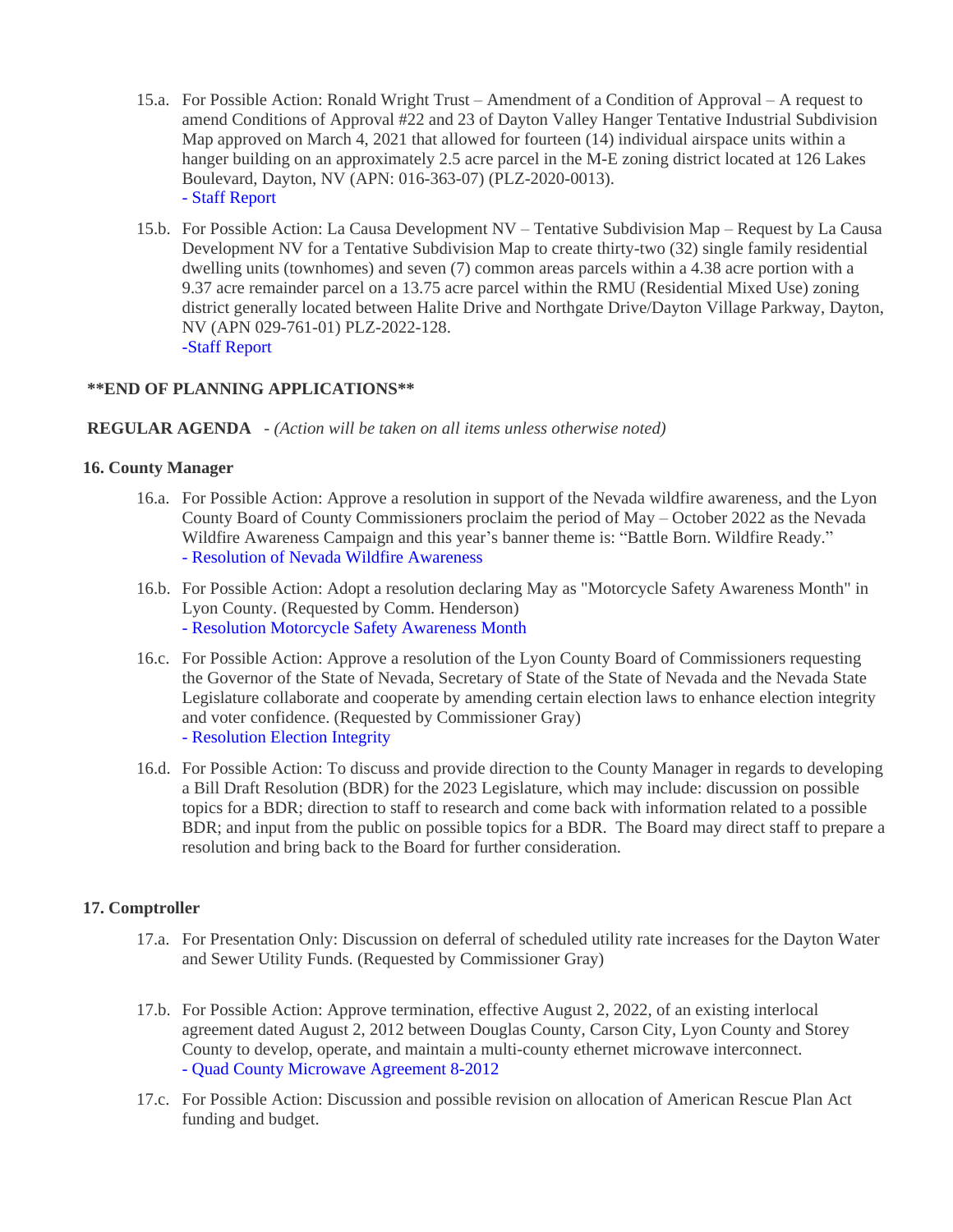- [Total ARPA Allocations](https://legistarweb-production.s3.amazonaws.com/uploads/attachment/pdf/1344875/ARPA_Allocations.pdf)
- [ARPA Allocations 4-14-2022](https://legistarweb-production.s3.amazonaws.com/uploads/attachment/pdf/1344874/ARPA_Allocations_as_of_4-14-2022.pdf)

## **18. Community Development**

- 18.a. For Possible Action: Propose a Lyon County Code Amendment for Title 15 to amend Lyon County Code Title 15, the Lyon County land use and development code; Chapters 15.320 Section 3 Table 15.320-1; Chapter 15.332 Section 3 Table 15.320-5; Chapter 15.336 Section 3 Table 15.336-1; Chapter 15.336 Section 4; and Chapter 15.1200 Section 4; to define and allow for private use airfields and general aviation airports; and other matters pertaining thereto. [- Staff Report](https://legistarweb-production.s3.amazonaws.com/uploads/attachment/pdf/1349607/General_Aviation_Airport_-_Private_Use_Airstrip__2__BOC_05.05.2022.pdf)
	- [Ordinance- Title 15 Code Amendment- Airstrips Airports](https://legistarweb-production.s3.amazonaws.com/uploads/attachment/pdf/1349608/Ord_Title_15_Land_Use___Development_Code_Amendments_Airstrips_Airports_2022_PC_Draft.pdf)
- 18.b. For Possible Action: Propose a Lyon County Code Amendment for Title 15 to amend Lyon County Code Title 15 to add Chapter 15.212 – Airport Influence Areas to identify when construction of new development or alteration of existing development requires identification of potential avigation hazards on properties located within Airport Influence Areas as identified in the Lyon County Master Plan.
	- [Staff Report](https://legistarweb-production.s3.amazonaws.com/uploads/attachment/pdf/1349573/ZTA_Airport_Influence_Areas-_BOC_05.05.2022_Staff_Report.pdf)
	- [Ordinance-Title 15 Code Amendment -Airport Influence Areas](https://legistarweb-production.s3.amazonaws.com/uploads/attachment/pdf/1349574/Ord_Title_15_Land_Use___Development_Code_Amendment_Airport_Influence_Areas_05.05.2022_BOC_Draft.pdf)
- 18.c. For Possible Action: Discussion and decision on the Solid Waste Franchise following the conclusion of the protest hearing. Options include issuing a new request for proposal and re-bidding the franchise, canceling the request for proposal process, or awarding the franchise to one of the remaining bidders.
	- [Backup- NRS.333.370](https://legistarweb-production.s3.amazonaws.com/uploads/attachment/pdf/1349782/-_Backup_NRS.333.370.pdf)
	- [Correspondence](https://legistarweb-production.s3.amazonaws.com/uploads/attachment/pdf/1352737/doc15463020220427135559.pdf)

## **19. District Attorney**

19.a. For Possible Action: Recognize May 2022 as Foster Care Awareness Month in Lyon County and approve a Proclamation establishing May 2022 as Foster Care Awareness Month in Lyon County [- 2022 Foster Care Awareness Month Proclamation](https://legistarweb-production.s3.amazonaws.com/uploads/attachment/pdf/1354464/2022_Foster_Care_Awareness_Month.pdf)

## **20. Human Resources**

- 20.a. For Possible Action: Approve amendment to employee benefits broker agreement for the 2022-2023 fiscal year, reducing commissions to 1.75% on all lines of coverage. [- Employee Benefits Broker Agreement Amendment](https://legistarweb-production.s3.amazonaws.com/uploads/attachment/pdf/1352745/-_Employee_Benefits_Broker_Agreement_Amendment.pdf)
- 20.b. For Possible Action: Approve revised plans for employee health, dental, vision, and life insurance coverage effective July 1, 2022 reflecting the broker's reduced commissions, and authorize the Human Resources Director to sign associated contracts.
	- [Medical](https://legistarweb-production.s3.amazonaws.com/uploads/attachment/pdf/1354433/-_Medical.pdf)
	- [Dental](https://legistarweb-production.s3.amazonaws.com/uploads/attachment/pdf/1354434/-_Dental.pdf)
	- [Vision](https://legistarweb-production.s3.amazonaws.com/uploads/attachment/pdf/1354435/-_Vision.pdf)
	- [Life](https://legistarweb-production.s3.amazonaws.com/uploads/attachment/pdf/1354436/-_Life.pdf)

## **RECESS TO RECONVENE AS SILVER SPRINGS GENERAL IMPROVEMENT DISTRICT BOARD**

**21. Public Participation (no action will be taken on any item until it is properly agendized)** - *It is anticipated that public participation will be held at this time, though it may be returned to at any time during the agenda. Citizens wishing to speak during public participation are asked to state their name for the record and will be limited to 3 minutes. The Board will conduct public comment after discussion of each agenda action item, but before the Board takes any action.*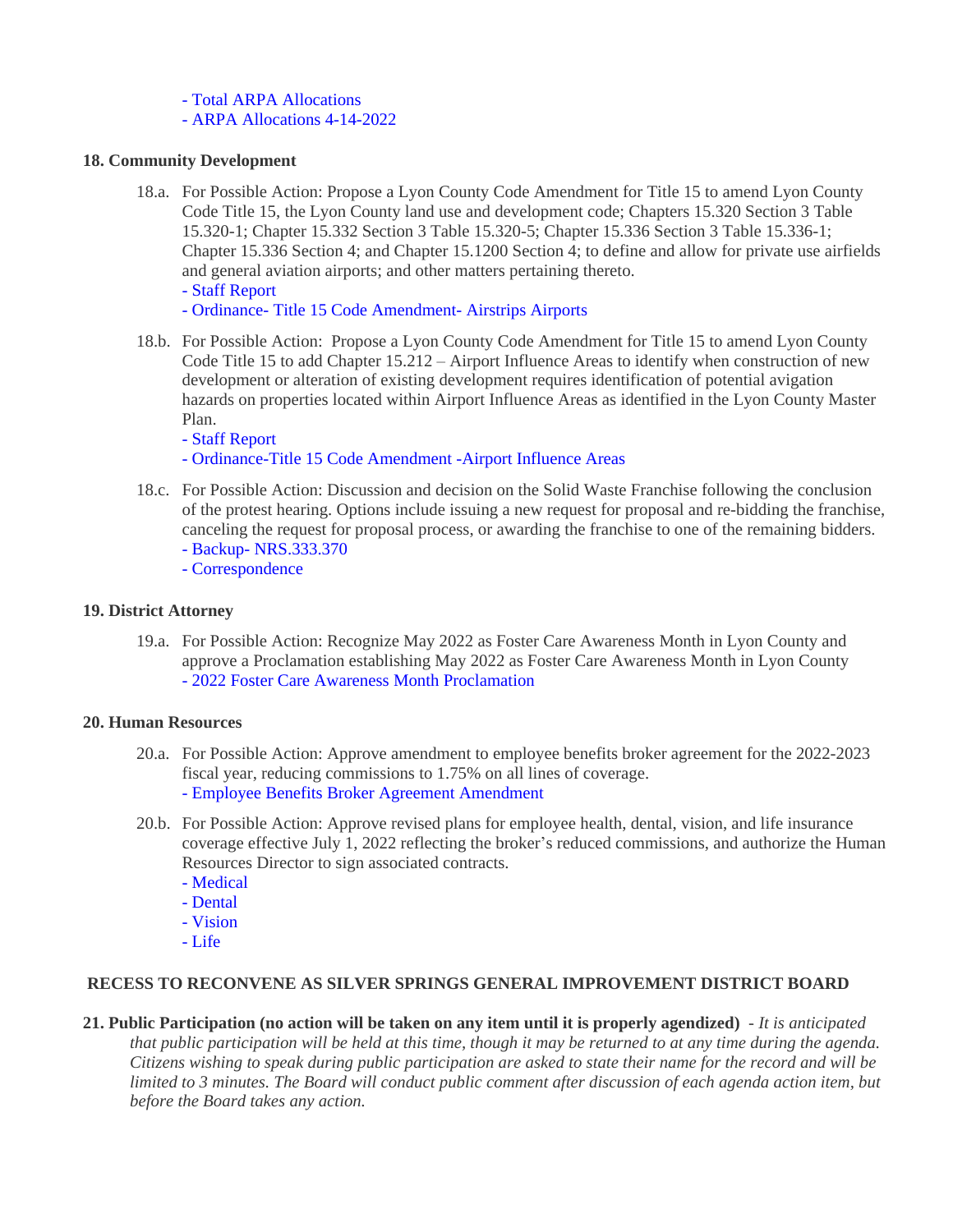## **22. Time Certain**

- 22.a. Time Certain for 9:30 AM: For Possible Action: To consider a petition by Bill Miles to enlarge the boundaries of the Silver Springs General Improvement District sewer service area to include owner APNs 018-363-09, 018-364-07, 018-364-08, and 018-382-02 (David Bruketta). [- Staff report with attachments](https://legistarweb-production.s3.amazonaws.com/uploads/attachment/pdf/1339179/Staff_Report_with_attachments.pdf)
- **23. Public Participation (no action will be taken on any item until it is properly agendized)** *It is anticipated that public participation will be held at this time, though it may be returned to at any time during the agenda. Citizens wishing to speak during public participation are asked to state their name for the record and will be limited to 3 minutes. The Board will conduct public comment after discussion of each agenda action item, but before the Board takes any action.*

## **ADJOURN TO RECONVENE AS THE LYON COUNTY BOARD OF COMMISSIONERS**

**24. Agenda Requests** - *Administrative Policies and Procedures 1.05, A Commission Member or elected/appointed department head may request an item be considered on a future agenda either by making an oral request at a County Commission meeting or submitting the request in writing to the County Manager at least 30 days prior to the meeting for which the item is requested to be placed on the agenda.*

#### **25. Commissioner Comments**

- **26. Closed Session pursuant to NRS 241.015(3)(b)(2)** *To receive information from the District Attorney or counsel regarding potential or existing litigation involving a matter over which the Board has supervision, control, jurisdiction or advisory power, and to deliberate toward a decision on the matter, and pursuant to NRS 288.220, to receive a report on the status of ongoing labor negotiations; and direct staff accordingly.*
- **27. Public Participation (no action will be taken on any item until it is properly agendized)** *It is anticipated*  that public participation will be held at this time, though it may be returned to at any time during the agenda. *Citizens wishing to speak during public participation are asked to state their name for the record and will be limited to 3 minutes. The Board will conduct public comment after discussion of each agenda action item, but before the Board takes any action.*

## **28. Adjourn**

**This agenda has been posted in accordance with the open meeting law at the Lyon County Administrative Complex.**

Lyon County recognizes the needs and civil rights of all persons regardless of age, race, color, religion, sex, **handicap, family status, or national origin. In accordance with Federal civil rights law and U.S. Department of Agriculture (USDA) civil rights regulations and policies, the USDA, its agencies, offices, and employees, and institutions participating in or administering USDA programs are prohibited from discriminating based on race, color, national origin, religion, sex, gender identity (including gender expression), sexual orientation, disability, age, marital status, family/parental status, income derived from a public assistance program,** political beliefs, or reprisal or retaliation for prior civil rights activity, in any program or activity conducted or funded by USDA (not all bases apply to all programs). Remedies and complaint filing deadlines vary by **program or incident.**

**Persons with disabilities who require alternate means of communication for program information (e.g., Braille, large print, audiotape, American Sign Language, etc.) should contact the responsible agency or USDA's TARGET Center at (202) 720-2600 (voice and T) or contact USDA through the Federal Relay Service at (800) 877-8339. Additionally, program information may be made available in languages other than English.**